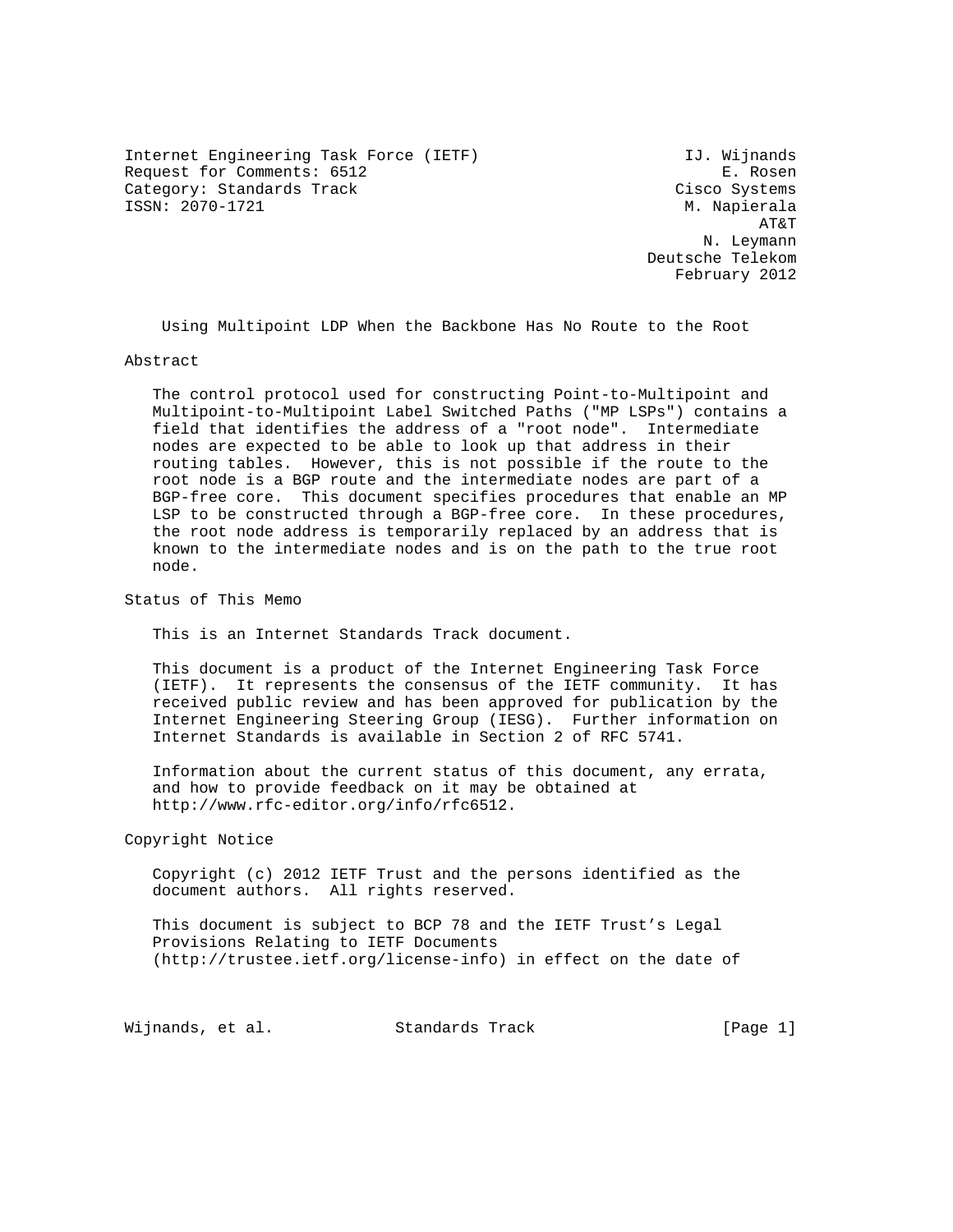publication of this document. Please review these documents carefully, as they describe your rights and restrictions with respect to this document. Code Components extracted from this document must include Simplified BSD License text as described in Section 4.e of the Trust Legal Provisions and are provided without warranty as described in the Simplified BSD License.

Table of Contents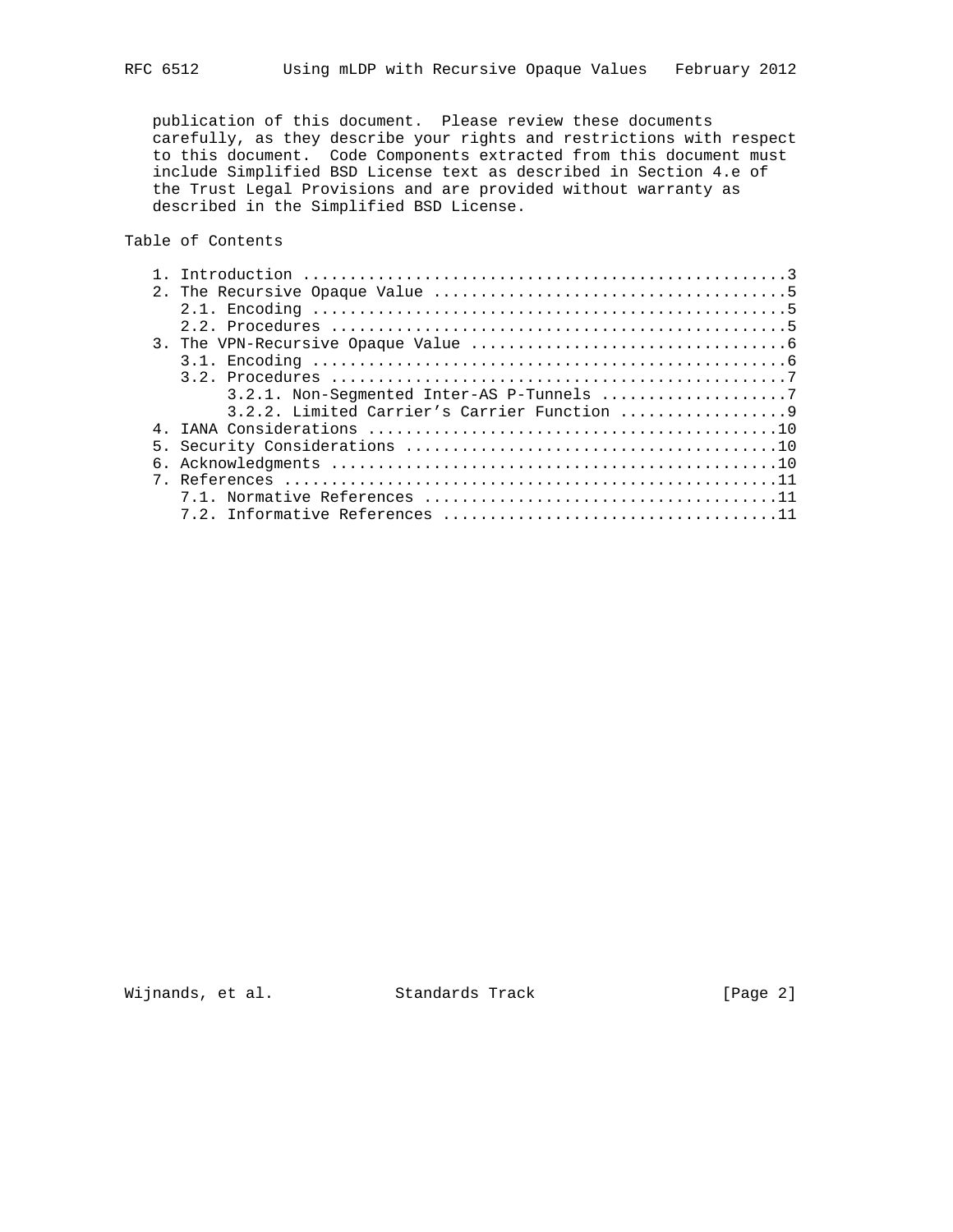1. Introduction

 The document [mLDP] extends LDP [LDP] to support multipoint Label Switched Paths. These extensions are known as "Multipoint LDP", or more simply, as "mLDP". [mLDP] defines several LDP Forwarding Equivalence Class (FEC) element encodings: "Point-to-Multipoint" (P2MP), "Multipoint-to-Multipoint (MP2MP) Upstream", and "MP2MP Downstream".

 The encoding for these three FEC elements, as defined in [mLDP], is shown in Figure 1.

|                   | 1 2 3 4 5 6 7 8 9 0 1 2 3 4 5 6 7 8 9 0 1 2 3 4 5 6 7 8 9 |                |                               |  |  |
|-------------------|-----------------------------------------------------------|----------------|-------------------------------|--|--|
| Type              |                                                           | Address Family | Address Length                |  |  |
| Root Node Address |                                                           |                |                               |  |  |
| Opaque Length     |                                                           |                |                               |  |  |
|                   | -+-+-+-+-+-+-+-+-+-+-+-+-+-+-+-+-                         |                |                               |  |  |
| Opaque Value      |                                                           |                |                               |  |  |
|                   | +-+-+-+-+-+-+-+-+-+-+-+                                   |                | +-+-+-+-+-+-+-+-+-+-+-+-+-+-+ |  |  |

#### Figure 1: mLDP FEC Element Encoding

 Note that a P2MP or MP2MP Label Switched Path ("MP LSP") is identified by the combination of a "root node" and a variable length "opaque value". The root node also plays a special role in the mLDP procedures: mLDP messages that are "about" a particular MP LSP are forwarded to the LDP adjacency that is the next hop on the route to the root node.

 Sometimes, it is desirable for an MP LSP to pass through a part of the network in which there is no route to the root node. For instance, consider the topology of Figure 2.

CE1----PE1---P1---- ...----P2 ----PE2----CE2----R

Figure 2

 In Figure 2, CE1 and CE2 are "Customer Edge routers", R is a customer router at the same VPN site as CE2, and PE1 and PE2 are "Provider Edge routers". Suppose that PE1 has a BGP-learned route for R, with

Wijnands, et al. Standards Track [Page 3]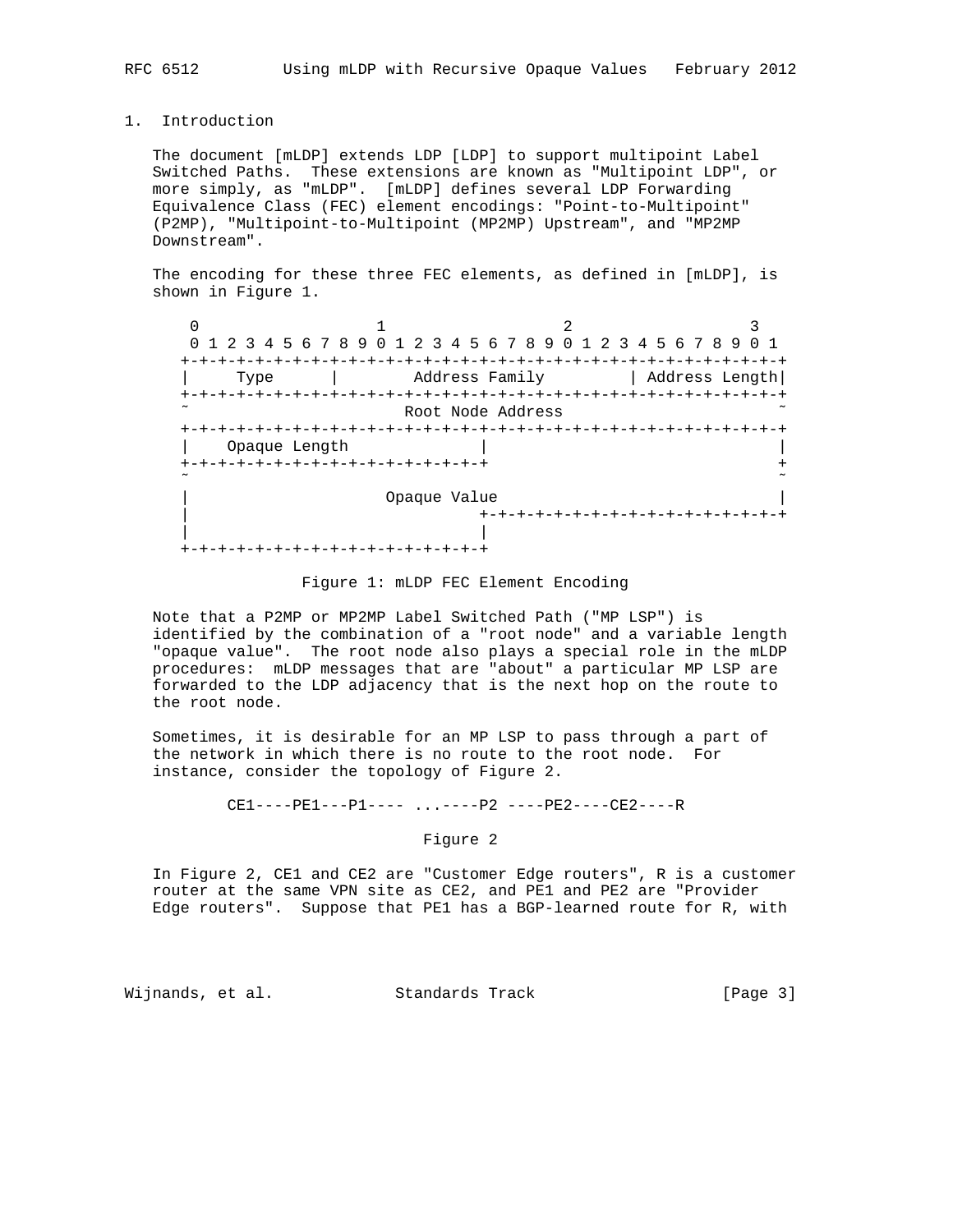PE2 as the BGP next hop. Suppose also that the provider's interior routers (such as P1 and P2) do not have any BGP-learned routes and, in particular, do not have any routes to R.

 In such an environment, unicast data packets from CE1 addressed to R would get encapsulated by PE1, tunneled to PE2, decapsulated by PE2, and forwarded to CE2.

 Suppose now that CE1 is trying to set up an MP LSP whose root is R, and the intention is that the provider's network will participate in the construction of the LSP. Then, the mLDP messages identifying the LSP must be passed from CE1 to PE1, from PE1 to P1, ..., from P2 to PE2, from PE2 to CE2, and from CE2 to R.

 To begin the process, CE1 creates an MP FEC element with the address of R as the root node address and passes that FEC element via mLDP to PE1. However, PE1 cannot use this same FEC element to identify the LSP in the LDP messages it sends to P1, because P1 does not have a route to R.

 However, PE1 does know that PE2 is the BGP next hop on the path to R. What is needed is a method whereby:

- PE1 can tell P1 to set up an LSP as if the root node were PE2,
- PE2 can determine that the LSP in question is really rooted at R, not at PE2 itself, and
- PE2 can determine the original FEC element that CE1 passed to PE1, so that PE2 can pass it on to CE2.

 This document defines the procedures that allow CE1 to create an LSP rooted at R. These procedures require PE1 to modify the MP FEC element before sending an mLDP message to P1. The modified FEC element has PE2 as the root and the original FEC element as the opaque value. This requires a new type of opaque value. Since the opaque value contains a FEC element, we call this a "Recursive Opaque Value". When PE2 sends an mLDP message to CE2, it replaces the FEC element with the opaque value, thus undoing the recursion. Details are in Section 2.

 Section 3 defines the "VPN-Recursive Opaque Value". Whereas the "Recursive Opaque Value" carries the original FEC, the "VPN-Recursive Opaque Value" carries the original FEC plus a Route Distinguisher (RD). This is applicable when MP LSPs are being used to carry the multicast traffic of a VPN [MVPN]. Details are in Section 3.

Wijnands, et al. Standards Track [Page 4]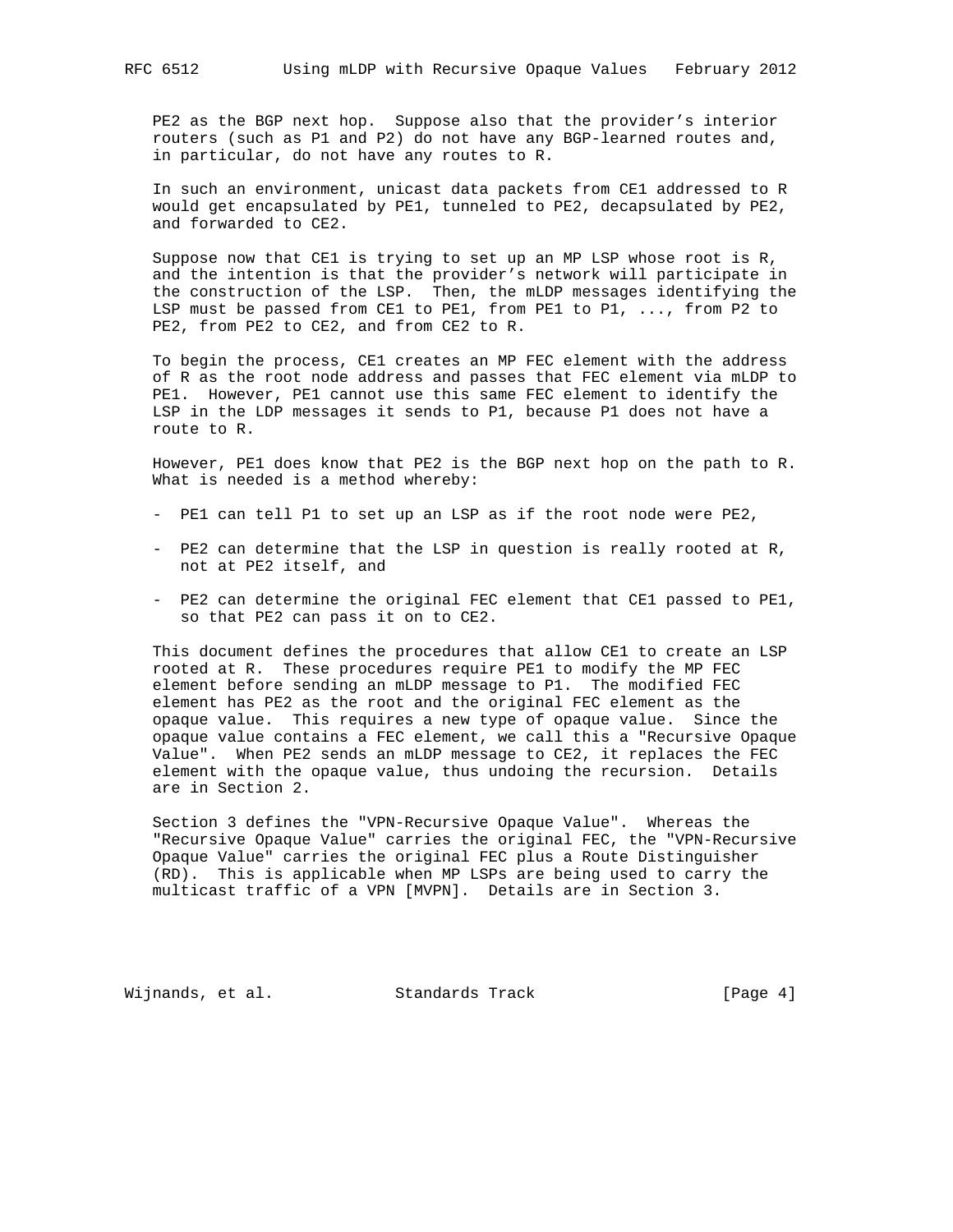The key words "MUST", "MUST NOT", "REQUIRED", "SHALL", "SHALL NOT", "SHOULD", "SHOULD NOT", "RECOMMENDED", "MAY", and "OPTIONAL" in this document are to be interpreted as described in [RFC2119].

- 2. The Recursive Opaque Value
- 2.1. Encoding

 We define a new type of opaque value, the Recursive Opaque Value. This is a "basic type", identified by a 1-octet type field.

0  $1$  2 3 0 1 2 3 4 5 6 7 8 9 0 1 2 3 4 5 6 7 8 9 0 1 2 3 4 5 6 7 8 9 0 1 +-+-+-+-+-+-+-+-+-+-+-+-+-+-+-+-+-+-+-+-+-+-+-+-+-+-+-+-+-+-+-+-+ | Type = 7 | Length | | +-+-+-+-+-+-+-+-+-+-+-+-+-+-+-+-+-+-+-+-+-+-+-+-+ | ˜ ˜ P2MP or MP2MP FEC Element | +-+-+-+-+-+-+-+-+-+-+-+-+-+-+-+-+ | | +-+-+-+-+-+-+-+-+-+-+-+-+-+-+-+-+



 The value field of the Recursive Opaque Value is itself a P2MP or MP2MP FEC element, encoded exactly as specified in [mLDP], with a type field, a length field, and value field of its own. The length of the Recursive Opaque Value thus includes the lengths of the type, length, and value fields of the contained FEC element.

# 2.2. Procedures

 In the topology of Figure 2, let us suppose that CE1 sends PE1 an MP FEC element whose root node is R and whose opaque value is Q. We will refer to this FEC element as "CE1-FEC". We may think of CE1-FEC as an ordered pair, as follows:

CE1-FEC = <root=R, opaque\_value=Q>.

 PE1 determines that the root node R matches a BGP route, with a BGP next hop of PE2. PE1 also knows by its configuration that the interior routers on the path to PE2 are "BGP-free" and thus have no route to R.

 PE1 therefore creates a new MP FEC element, whose root node address is the address of PE2 and whose opaque value is a Recursive Opaque Value whose value field contains CE1-FEC. We refer to this FEC element as PE2-FEC:

Wijnands, et al. Standards Track [Page 5]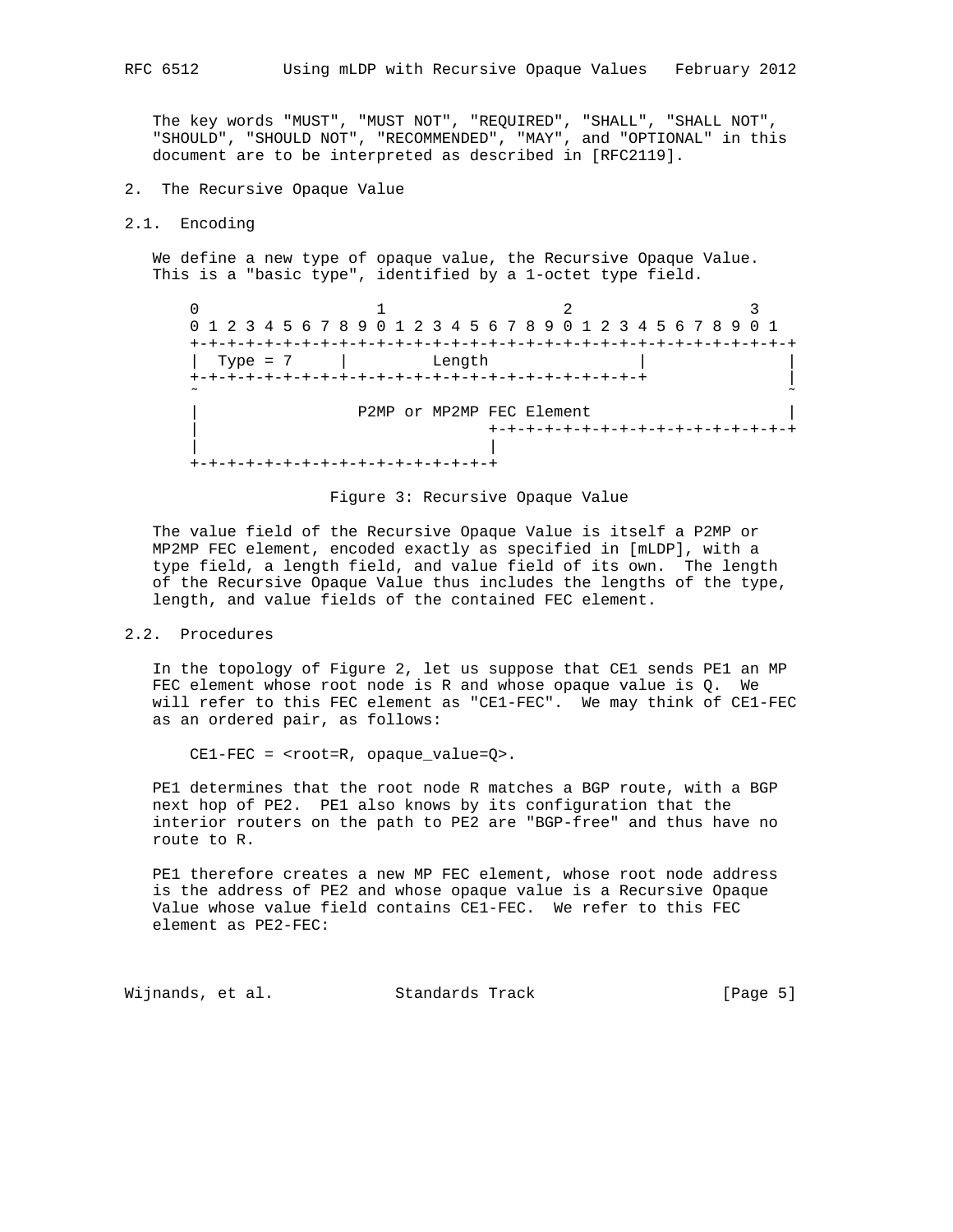PE2-FEC = <root=PE2, opaque\_value=CE1-FEC>, i.e.,

 PE2-FEC = <root=PE2, opaque\_value=<root=R, opaque\_value=Q>>

PE1 then sends this FEC element to P1.

 As far as the interior routers are concerned, they are being requested to build an MP LSP whose root node is PE2. They MUST NOT interpret the opaque value at all.

 When PE2-FEC arrives at PE2, PE2 notes that it (PE2) is the identified root node and that the opaque value is a Recursive Opaque Value. Therefore, PE2 MUST replace PE2-FEC with the contents of the Recursive Opaque Value (i.e., with CE1-FEC) before doing any further processing. This will result in CE1-FEC being sent on to CE2, and further from CE2 to R. Note that CE1-FEC will contain the LSP root node specified by CE1; the presumption is that PE2 has a route to this root node.

- 3. The VPN-Recursive Opaque Value
- 3.1. Encoding

 We define a new type of opaque value, the VPN-Recursive Opaque Value. This is a "basic type", identified by a 1-octet type field.

 $0$  1 2 3 0 1 2 3 4 5 6 7 8 9 0 1 2 3 4 5 6 7 8 9 0 1 2 3 4 5 6 7 8 9 0 1 +-+-+-+-+-+-+-+-+-+-+-+-+-+-+-+-+-+-+-+-+-+-+-+-+-+-+-+-+-+-+-+-+  $|$  Type = 8  $|$  Length +-+-+-+-+-+-+-+-+-+-+-+-+-+-+-+-+-+-+-+-+-+-+-+-+ | | | Route Distinguisher (8 octets) +-+-+-+-+-+-+-+-+-+ | | | +-+-+-+-+-+-+-+-+-+-+-+-+-+-+-+-+-+-+-+-+-+-+-+-+ | ˜ ˜ P2MP or MP2MP FEC Element | +-+-+-+-+-+-+-+-+-+-+-+-+-+-+-+-+ | | +-+-+-+-+-+-+-+-+-+-+-+-+-+-+-+-+

Figure 4: VPN-Recursive Opaque Value

Wijnands, et al. Standards Track [Page 6]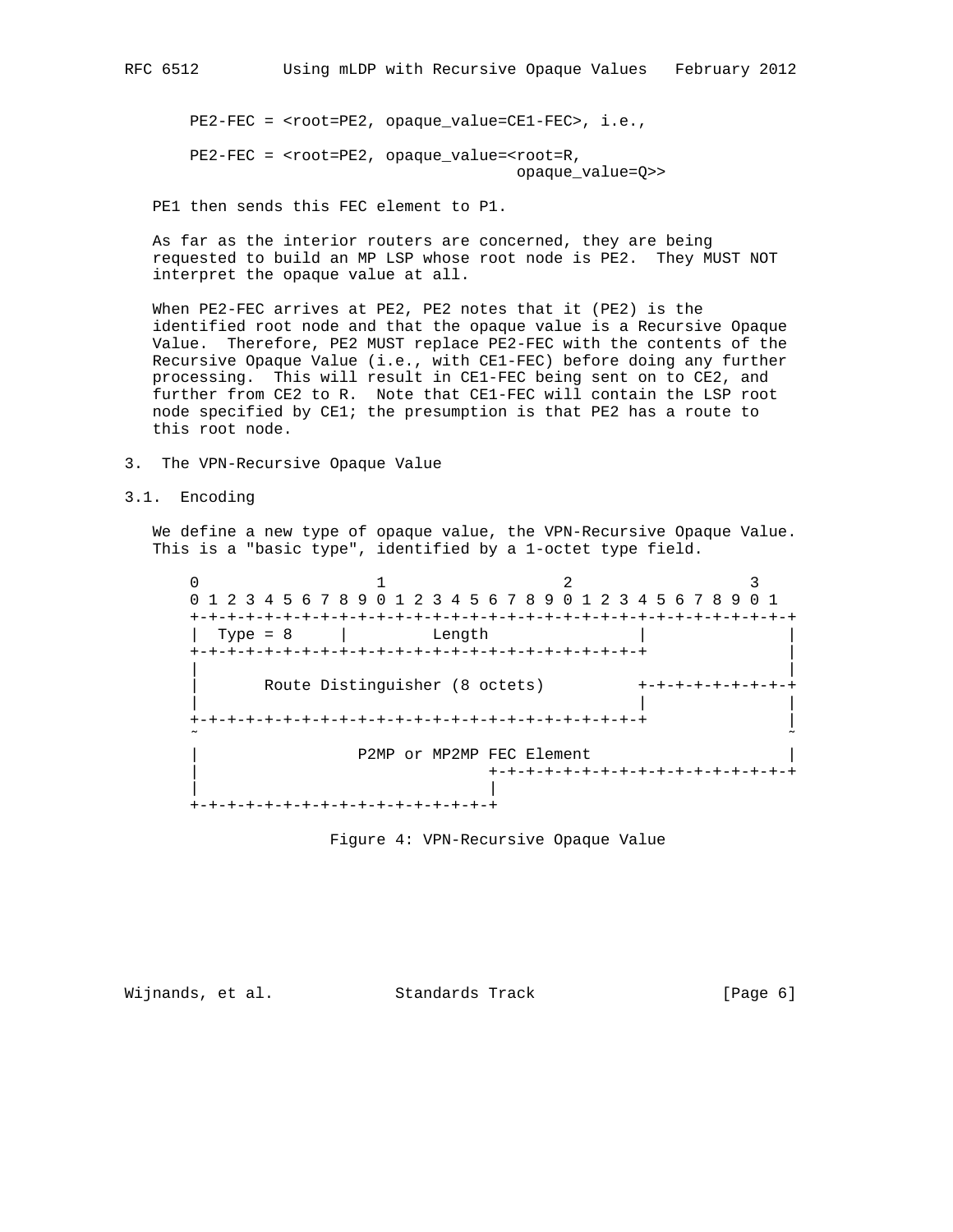The value field of the VPN-Recursive Opaque Value consists of an 8-octet Route Distinguisher (RD), followed by a P2MP or MP2MP FEC element, encoded exactly as specified in [mLDP], with a type field, a length field, and value field of is own. The length of the VPN-Recursive Opaque Value thus includes the 8 octets of RD plus the

 lengths of the type, length, and values fields of the contained FEC element.

### 3.2. Procedures

3.2.1. Non-Segmented Inter-AS P-Tunnels

 Consider the inter-AS (Autonomous System) VPN scenario depicted in Figure 5.

PE1 --- P1 ---- ASBR1 ... ASBR2 ---- P2 ---- PE2

Figure 5

 Suppose this is an "option B" VPN interconnect ([VPN], Section 10). This means that the Autonomous System Border Router (ASBR) in the first Autonomous System (i.e., ASBR1) does not have a route to PE routers in other ASes (such as PE2). Suppose also that the Multicast VPN (MVPN) policy is to instantiate Provider Multicast Service Interfaces (PMSIs) [MVPN] using mLDP and that "non-segmented inter-AS P-tunnels" [MVPN] are being used.

 In this scenario, PE1 may need to join a P2MP or MP2MP LSP whose root is PE2. P1 has no route to PE2, and all PE1 knows about the route to PE2 is that ASBR1 is the BGP next hop. Since P1 has no root to PE2, PE1 needs to originate an mLDP message with a FEC element that identifies ASBR1 as the root. This FEC element must contain enough information to enable ASBR1 to find the next hop towards PE2 even though ASBR1 does not have a route to PE2.

 Although ASBR1 does not have a route to PE2, it does have a BGP Intra-AS Inclusive PMSI (I-PMSI) auto-discovery (A-D) route [MVPN] whose Network Layer Reachability Information (NLRI) contains PE2's IP address together with a particular RD. PE1 also has this Inter-AS I-PMSI A-D route. The LSP needs to be set up along the path established by the Intra-AS I-PMSI A-D routes. Therefore, one must use a Recursive FEC element that contains the RD as well as the address of PE2. The "VPN-Recursive FEC Element" defined herein is used for this purpose.

Wijnands, et al. Standards Track [Page 7]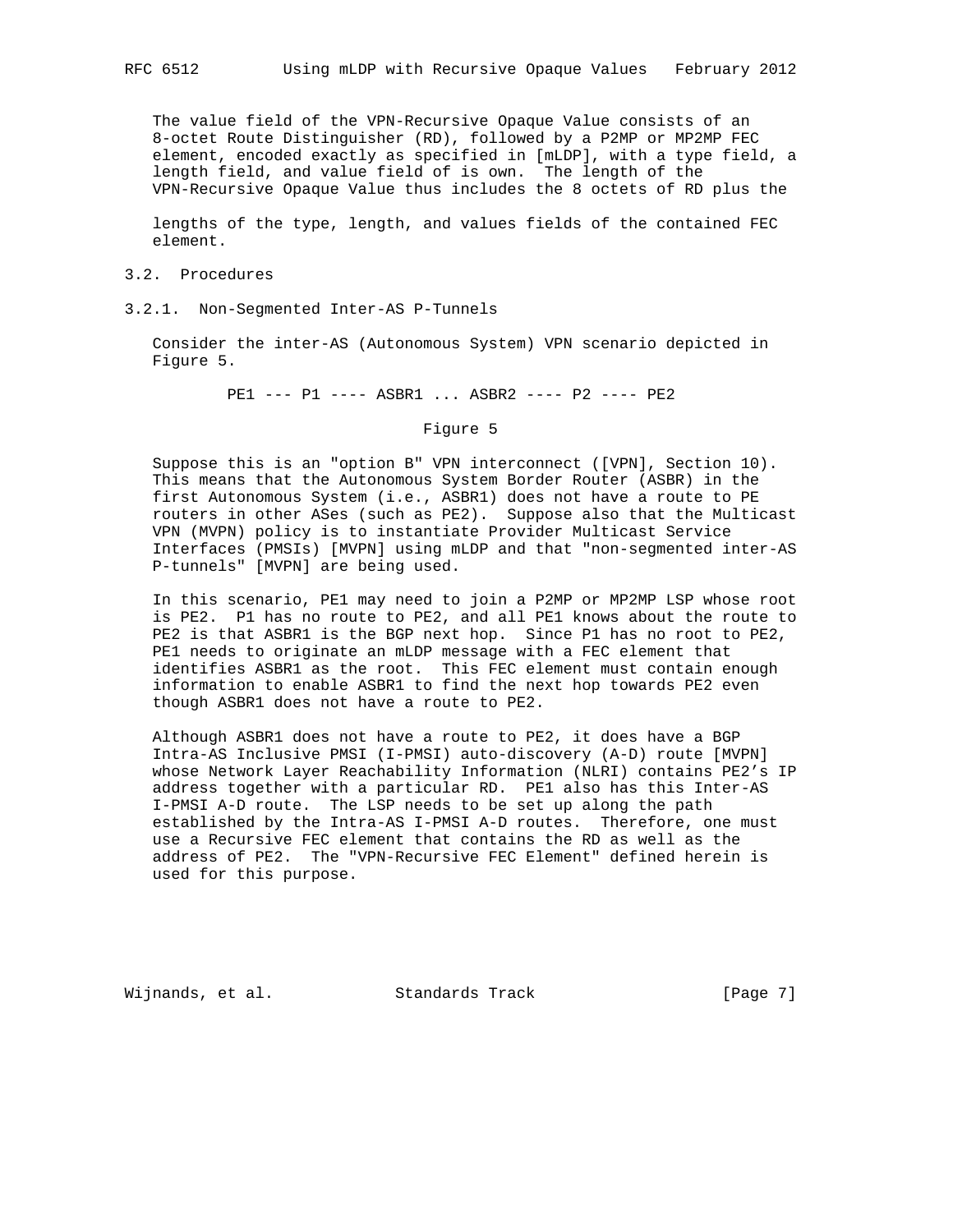This enables us to provide the same functionality for mLDP P-tunnels that is provided for PIM P-tunnels in Section 8.1.3.2 of [MVPN] through the use of the MVPN Join Attribute.

 At PE1 in Figure 4, the LSP to be created is associated with a particular VPN Routing and Forwarding Table (VRF). PE1 looks up in that VRF the Intra-AS I-PMSI A-D route originated by PE2. It finds that the BGP next hop of that route is ASBR1. So, it creates a P2MP or MP2MP FEC element whose root is ASBR1 and whose opaque value is a VPN-Recursive FEC element. The VPN-Recursive FEC element itself consists of a root, an RD, and an opaque value, set as follows:

- The root is PE2.
- The RD is the RD from the NLRI of the Intra-AS A-D route originated by PE2.
- The opaque value is chosen (by some method outside the scope of this document) so as to be unique in the context of PE2. (For example, it may have been specified in a PMSI Tunnel Attribute originated by PE2.) We will refer to this opaque value as "Q".

The resulting FEC element can be informally represented as

<root=ASBR1, opaque\_value=<root=PE2, RD, opaque\_value=Q>>.

 PE1 can now begin setting up the LSP by using this FEC element in an LDP Label Mapping message sent towards ASBR1.

When ASBR1 receives, over a non-VRF interface, an mLDP Label Mapping message containing this FEC element, it sees that it is the root and that the opaque value is a VPN-Recursive Opaque Value. It parses the VPN-Recursive Opaque value and extracts the root value, PE2.

 If ASBR1 has a route to PE2, it continues setting up the LSP by using the following FEC element:

<root=PE2, opaque\_value=Q>

 However, if ASBR1 does not have a route to PE2, it looks for an Intra-AS I-PMSI A-D route whose NLRI contains PE2's address along with the specified RD value. Say the BGP next hop of that route is ASBR2. Then ASBR1 continues setting up the LSP by using the following FEC element:

<root=ASBR2, opaque\_value=<root=PE2, RD, opaque\_value=Q>>.

Wijnands, et al. Standards Track [Page 8]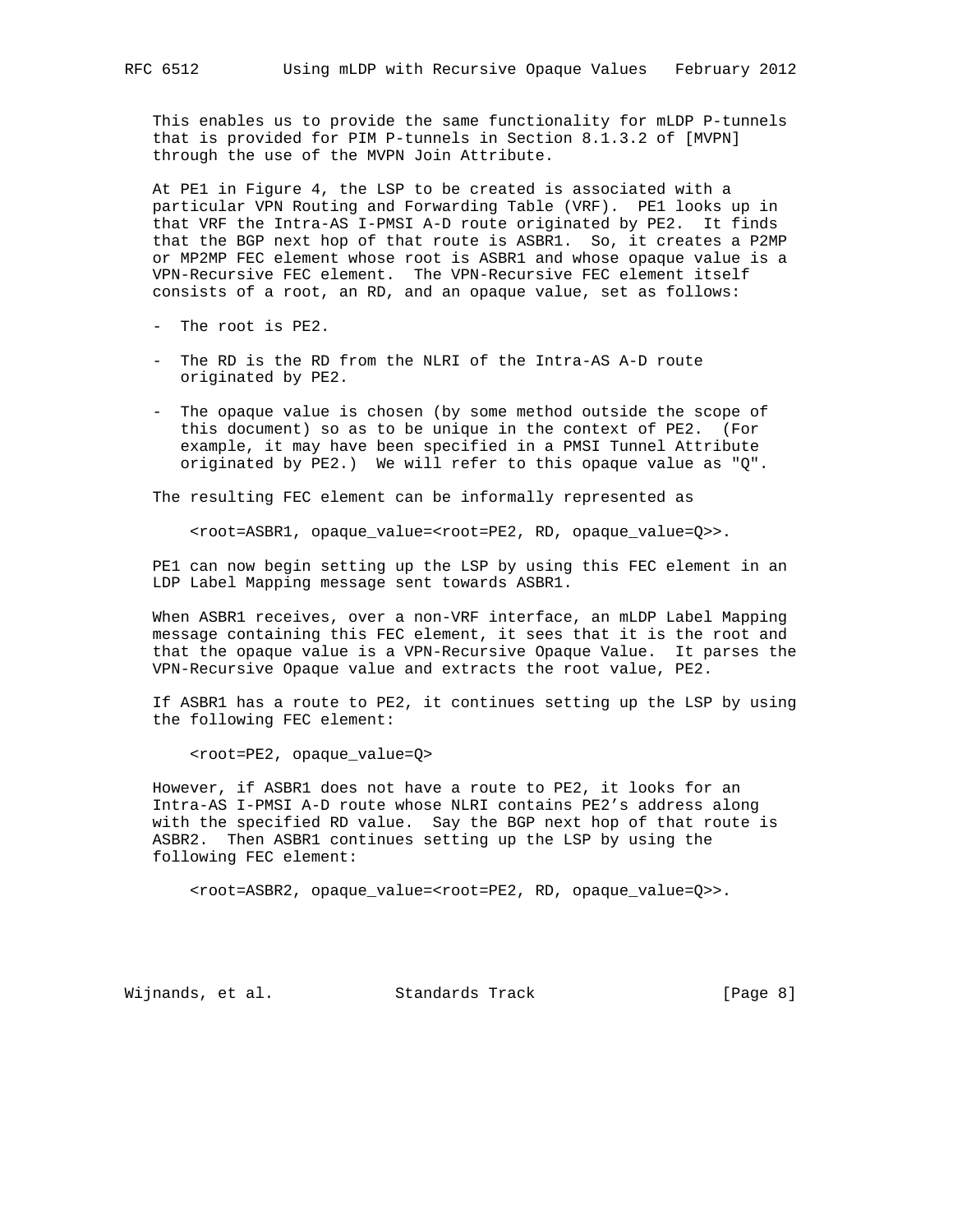Note that in this case, the root has changed from ASBR1 to ASBR2, but the opaque value is the unchanged VPN-Recursive FEC element.

#### 3.2.2. Limited Carrier's Carrier Function

 Another possible use of the VPN-Recursive FEC is to provide a limited version of "Carrier's Carrier Service". Referring again to the topology of Figure 2, suppose that PE1/PE2 are offering "Carrier's Carrier VPN Service" [VPN] to CE1/CE2. CE1 sends PE1 an MP FEC element whose root node is R and whose opaque value is Q. We will refer to this FEC element as "CE1-FEC". However, PE1's route to R will be in a VRF. Therefore, the FEC element created by PE1 must contain some identifier that PE2 can use to find the proper VRF in which to look up the address of R.

 When PE1 looks up the address of R in a VRF, it will find a route in the VPN-IP address family. The next hop will be PE2, but there will also be a Route Distinguisher (RD) as part of that NLRI of the matching route. In this case, the new FEC element created by PE1 has the address of PE2 as the root node address and has a VPN-Recursive Opaque Value. The value field of the VPN-Recursive Opaque Value consists of the 8-octet RD followed by CE1-FEC.

 As far as the interior routers are concerned, they are being requested to build an MP LSP whose root node is PE2. They MUST NOT interpret the opaque value at all.

 When an mLDP Label Mapping message containing PE2-FEC arrives at PE2 over a VRF interface, PE2 notes that it is the identified root node and that the opaque value is a VPN-Recursive Opaque Value. Therefore, it MUST replace PE2-FEC with the contents of the VPN-Recursive Opaque Value (i.e., with CE1-FEC) before doing any further processing. It uses the VRF to look up the path to R. This will result in CE1-FEC being sent on to CE2, and presumably further from CE2 to R.

 In this scenario, the RD in the VPN-Recursive Opaque Value also ensures uniqueness of the FEC element within the inner carrier's network.

 This way of providing Carrier's Carrier service has limited applicability, as it only works under the following conditions:

 - Both the inner carrier and the outer carrier are using non segmented mLDP P-tunnels.

Wijnands, et al. Standards Track [Page 9]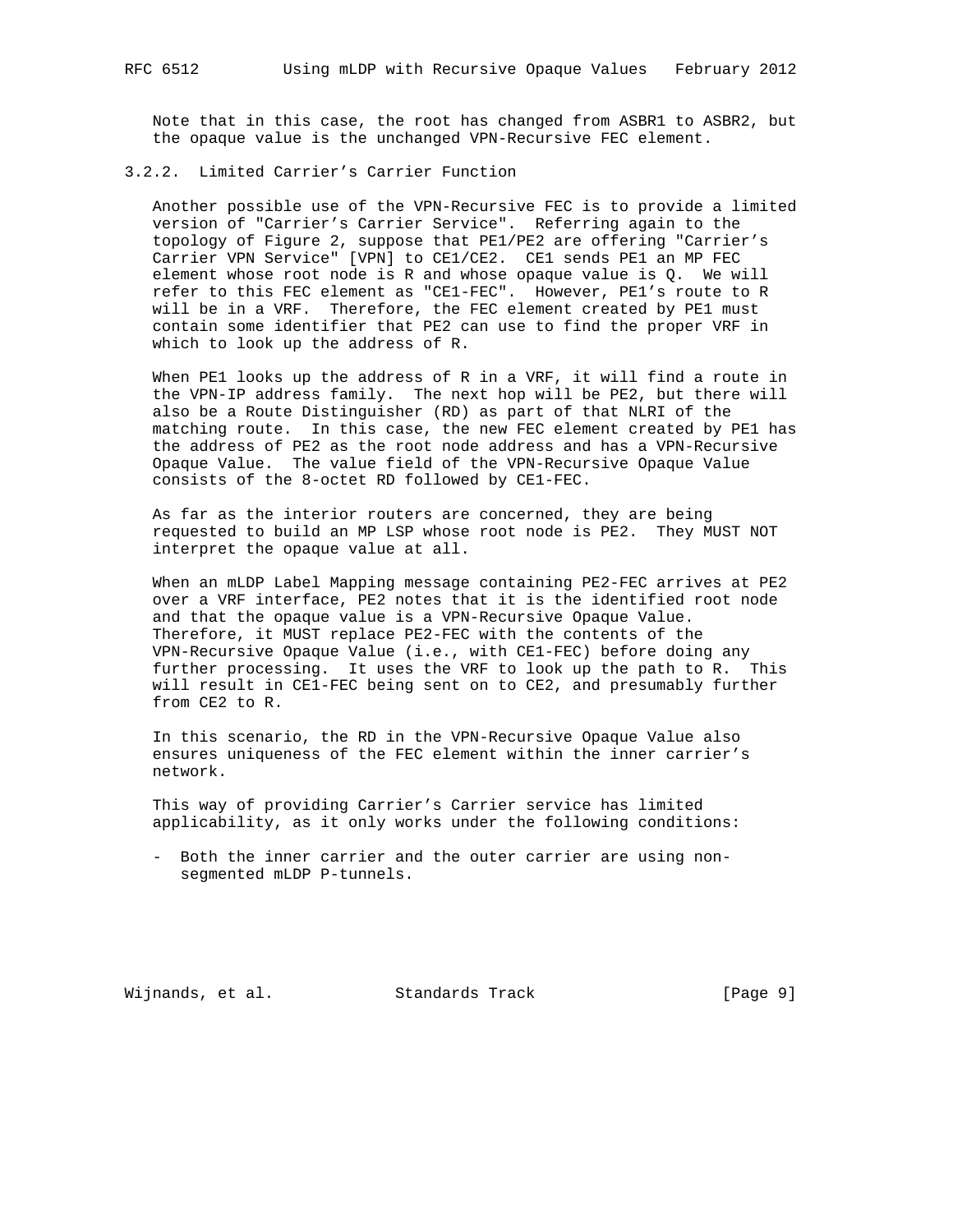- The inner carrier is not aggregating the P-tunnels of the outer carrier but is content to carry each such P-tunnel in a single P-tunnel of its own.

 The Carrier's Carrier scenario can be distinguished from the inter-AS scenario by the fact that in the former, the mLDP messages are being exchanged on VRF interfaces.

4. IANA Considerations

 [mLDP] defines a registry for "The LDP MP Opaque Value Element Basic Type". Two new code points have been assigned in this registry:

- Recursive Opaque Value: Type 7

 An opaque value of this type is itself a TLV that encodes an mLDP FEC type, as defined in [mLDP].

- VPN-Recursive Opaque Value: Type 8

 An opaque value of this type consists of an 8-octet Route Distinguisher as defined in [VPN], followed by a TLV that encodes an mLDP FEC type, as defined in [mLDP].

5. Security Considerations

The security considerations of [LDP] and [mLDP] apply.

 Unauthorized modification of the FEC elements defined in this document can disrupt the creation of the multipoint LSPs or can cause the multipoint LSPs to pass through parts of the network where they are not supposed to go. This could potentially be used as part of an attack to illegitimately insert or intercept multicast traffic. However, since the FEC elements defined in this document are not inherently more vulnerable to this form of attack than are the previously defined FEC elements, this document does not add new security vulnerabilities.

 A description of general security issues for MPLS can be found in [RFC5920].

6. Acknowledgments

 The authors wish to thank Toerless Eckert for his contribution to this work.

Wijnands, et al. Standards Track [Page 10]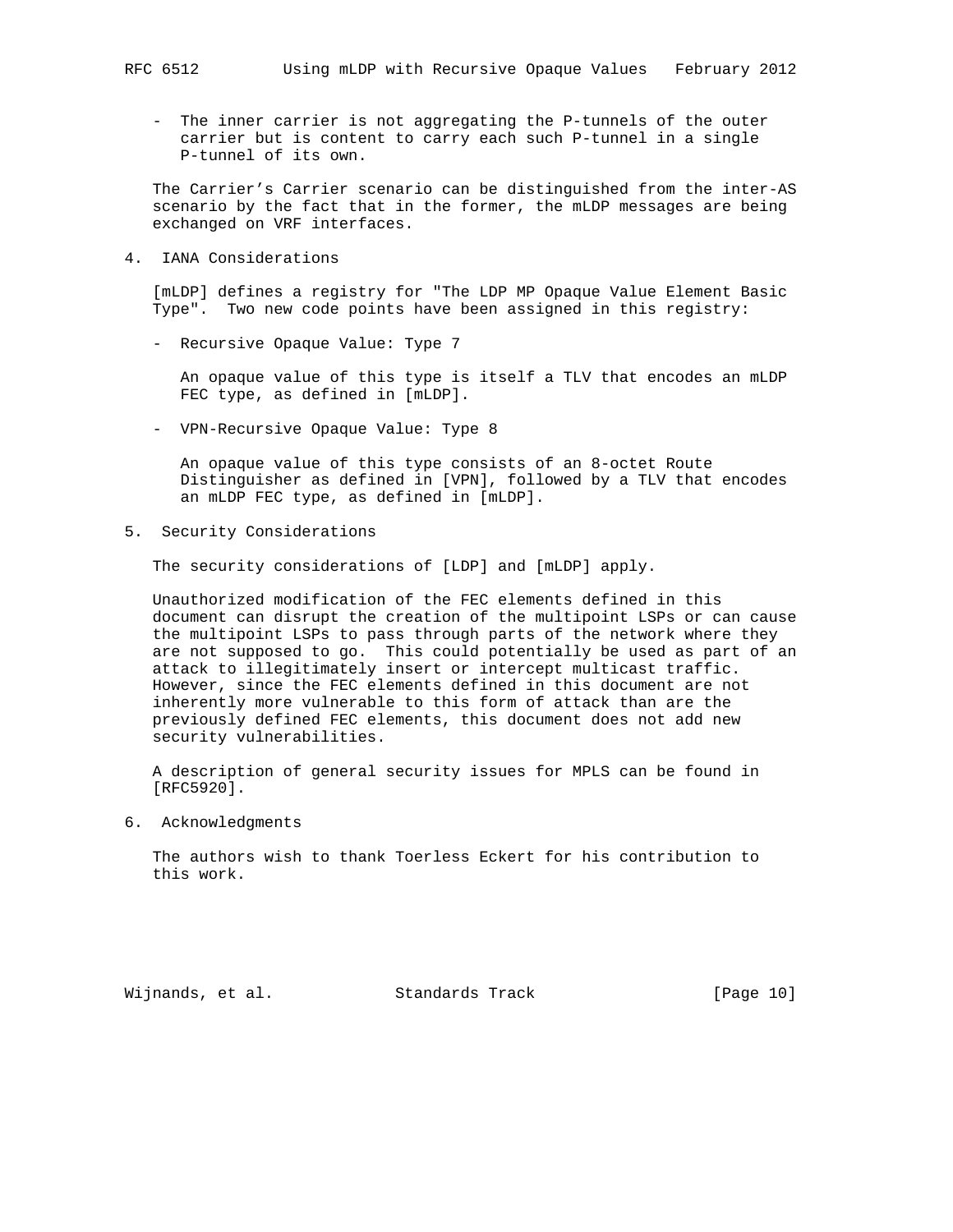## 7. References

- 7.1. Normative References
	- [LDP] Andersson, L., Ed., Minei, I., Ed., and B. Thomas, Ed., "LDP Specification", RFC 5036, October 2007.
	- [mLDP] Wijnands, IJ., Ed., Minei, I., Ed., Kompella, K., and B. Thomas, "Label Distribution Protocol Extensions for Point to-Multipoint and Multipoint-to-Multipoint Label Switched Paths", RFC 6388, November 2011.
	- [MVPN] Rosen, E., Ed., and R. Aggarwal, Ed., "Multicast in MPLS/BGP IP VPNs", RFC 6513, February 2012.
	- [RFC2119] Bradner, S., "Key words for use in RFCs to Indicate Requirement Levels", BCP 14, RFC 2119, March 1997.
	- [VPN] Rosen, E. and Y. Rekhter, "BGP/MPLS IP Virtual Private Networks (VPNs)", RFC 4364, February 2006.
- 7.2. Informative References
	- [RFC5920] Fang, L., Ed., "Security Framework for MPLS and GMPLS Networks", RFC 5920, July 2010.

Wijnands, et al. Standards Track [Page 11]